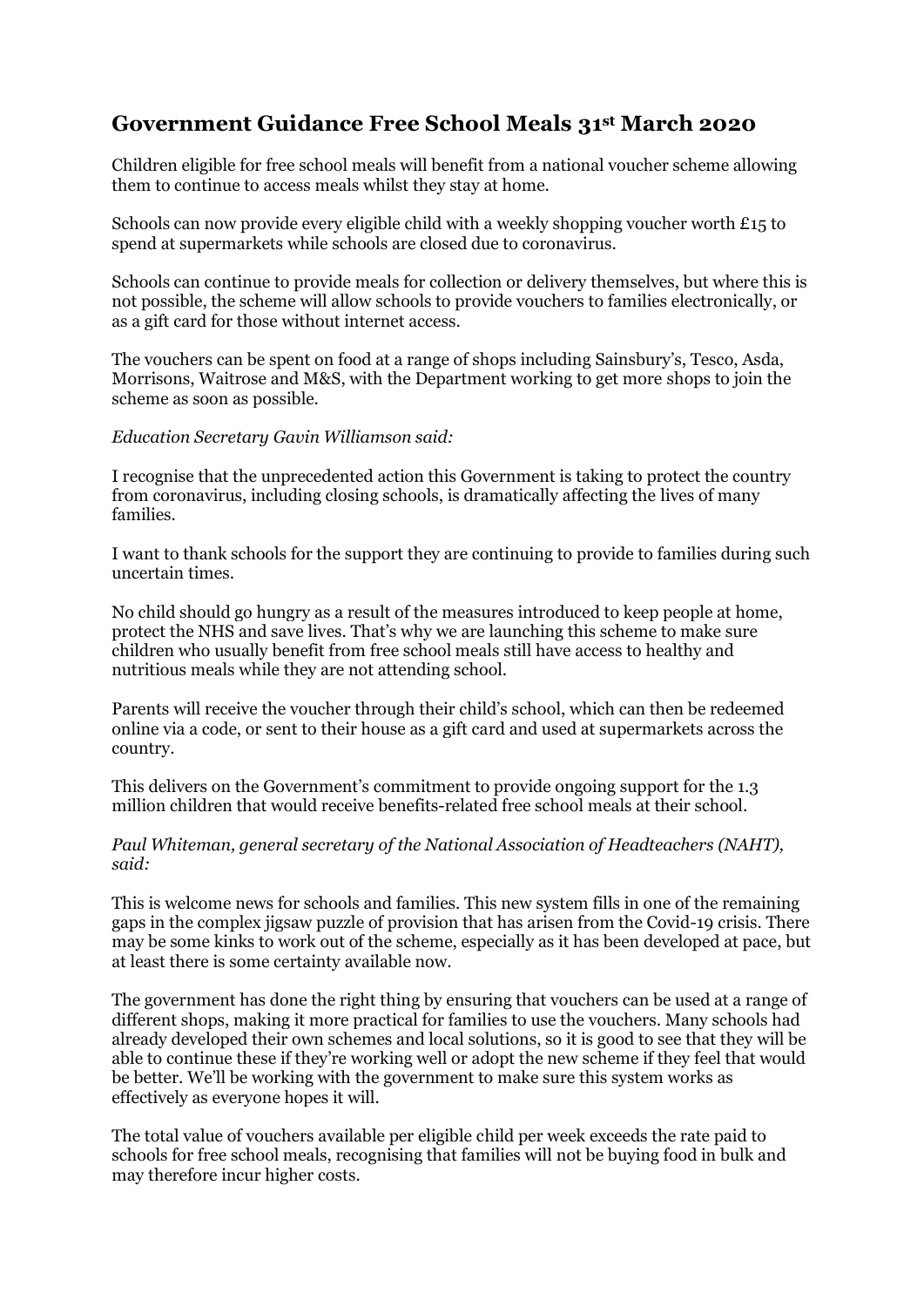The Department for Education has also published new [guidance](https://www.gov.uk/government/publications/covid-19-free-school-meals-guidance/covid-19-free-school-meals-guidance-for-schools) on free school meals to help schools and parents prepare.

## *Mike Coupe, Sainsbury's Chief Executive, said:*

Over the last few weeks we have been working closely with the government to get food to those who need it the most. We have introduced measures to support NHS workers, elderly and vulnerable customers and keep our customers and colleagues safe. We are proud to be involved in the government's brilliant initiative, to help provide meals to school children as part of our ongoing commitment to feed the nation.

## **Sending eCodes to families**

You can send a redemption eCode from the Edenred system directly to the parent or carers of the pupil(s) eligible for free school meals. They will receive instructions on how to use this eCode to create an eGift card, which the family should receive within 3 hours. You should only consider this approach if the family receiving the support has a working email account which they can access.

## **Supermarkets available**

Through Edenred, you can currently access eGift cards for the following supermarkets:

- **Morrisons**
- Tesco
- Sainsbury's
- Asda
- Waitrose
- $M&S$

We recognise that it may not be convenient or possible for some families to visit one of these supermarkets, and we are working to see if additional supermarkets can be added to this list. If families are unable to visit one of these supermarkets, we encourage your school to continue with a local solution to supporting pupils eligible for free school meals.

## **Redeeming the vouchers**

Once families have received their voucher, they will be able to redeem them in-store at the selected retailer by either:

- presenting the voucher on a smartphone or tablet
- presenting a paper copy of the voucher

Families are free to select the most appropriate food and drink for their child. When selecting products, we encourage families to consider health and nutrition. The [School](https://www.gov.uk/government/publications/standards-for-school-food-in-england) Food [Standards](https://www.gov.uk/government/publications/standards-for-school-food-in-england) may act as a useful guide for families.

The vouchers should not be redeemed for any age-restricted items, such as alcohol, cigarettes or lottery tickets.

There are a number of online resources available to support families in preparing healthy and nutritious food, including on the NHS Eat Well [website.](https://www.nhs.uk/live-well/eat-well/?tabname=recipes-and-tips)

## **Q&A**

## **Will every child at home due to school closures receive support?**

This support focuses on those eligible for benefits-related free school meals.